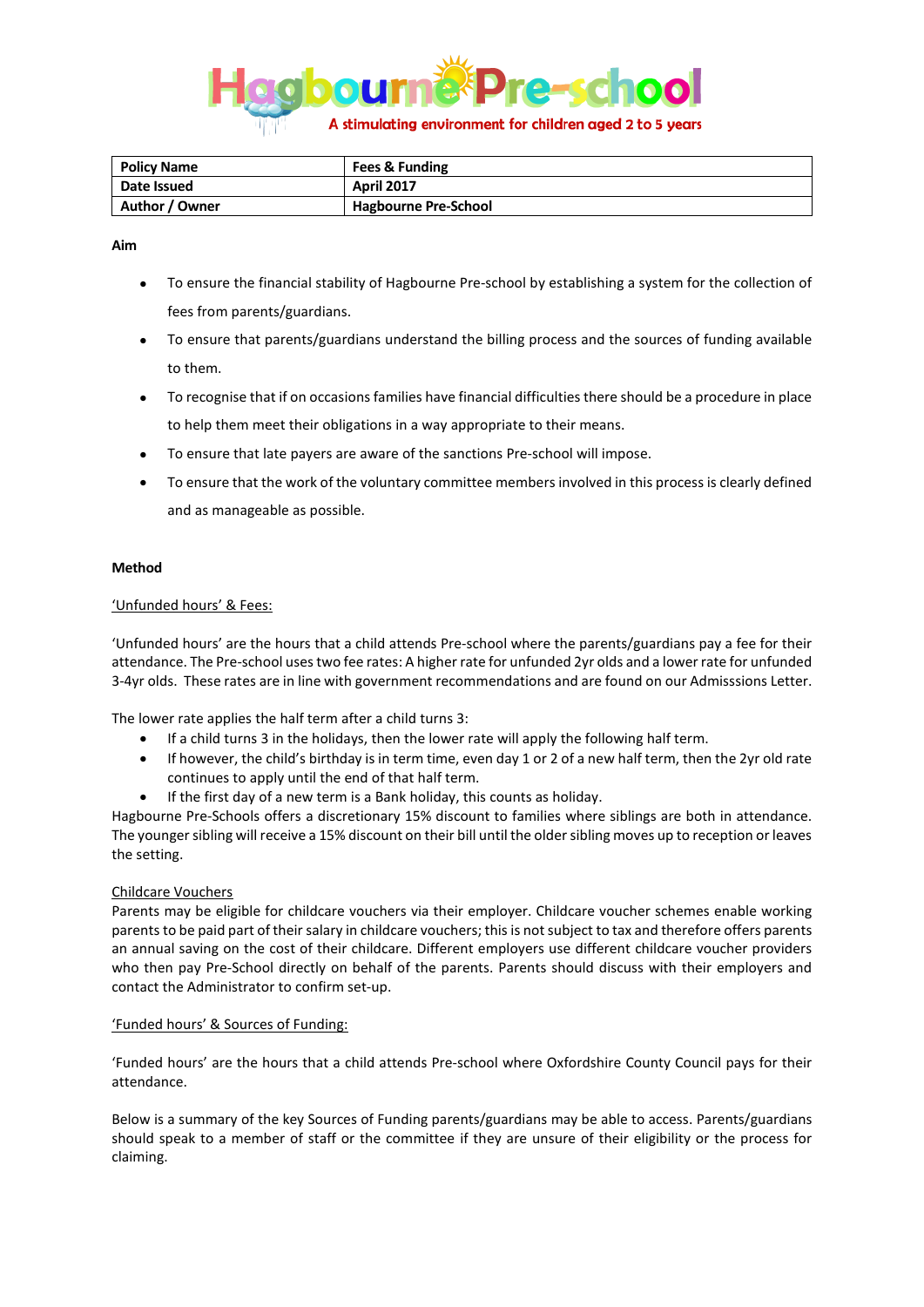

### 15 Hours Funding

The government offers a non-means tested 15 hours of funded childcare for all children from the start of the first full term after they turn 3:

| Child turns 3 during: | Child is eligible for funding |  |
|-----------------------|-------------------------------|--|
| 1 Apr – 31 Aug        | start of Sept term            |  |
| $1$ Sep $-31$ Dec     | start of Jan term             |  |
| $1$ Jan $-$ 31 Mar    | start of Apr term             |  |

Pre-school will issue parents/guardians with a funding form to complete at the start of the term their child becomes eligible for this funding; this should be completed and returned promptly for the Administrator to register with Oxfordshire County Council.

#### 30 Hours Funding & Tax-free Childcare

Tax-Free Childcare and 30 hours free childcare are two separate government schemes, to help parents with the cost of childcare. You can apply for both through one online application - the childcare service: [https://childcare](https://childcare-support.tax.service.gov.uk/)[support.tax.service.gov.uk/](https://childcare-support.tax.service.gov.uk/)

To qualify for either scheme, parents must be working and each earning at least £120 a week (on average) and not more than £100,000 each a year.

Parents can use Tax-Free Childcare alongside the 15 and 30 hours free childcare schemes in England, or any free childcare hours provided by the Scottish, Welsh or Northern Ireland governments.

Parents can't use Tax-Free Childcare at the same time as they receive childcare vouchers, Universal Credit or tax credits. However, 30 hours free childcare can be received alongside these schemes.

#### 2yr old Funding

Eligible families will receive a postcard from Oxfordshire County Council with a code which they pass to the Preschool. The postcard has an expiry date on it and the code must be passed to Pre-School before this date. The Administrator will complete the funding registration using the information contained on the postcard.

There is an assisted application process for families who have not received a postcard but believe they may be eligible, which the Pre-school can complete on their behalf.

#### Procedure for Payment of Fees/Billing

- The Billing Administrator will calculate fees due for each child using the register, which is maintained by the admin. This register records which sessions each child is due to attend for the coming half term.
- The Billing Administrator generates invoices via the preschool's accounting software, Quickbooks. The invoices are sent by email from Quickbooks.
- Invoices will be emailed two weeks before the first day of each half term.
- Payment is due within fourteen days of the invoice issue date.
- Payment by bank transfer is preferred: Payment information is on the invoice; bank transfers must clearly indicate the full name of the child payment relates to.
- Where bank transfers are not possible please speak to the treasurer and billings administrator to arrange an alternative payment method.
- The Administrator and Treasurer check the bank account for payment and match to the appropriate invoices.
- Under special circumstances, alternative payment plans may be agreed and should be discussed with the Treasurer and brought to the committee for approval.
- Please note any requests from parents/guardians to change a child's total number of weekly hours are subject to half a term's notice.

#### Procedure for Non Payment of Fees

- The Billings administrator emails a reminder 7 days before the due date to all parents/guardians who have not paid their invoice.
- This reminder will clearly state the penalties for non payment of fees.